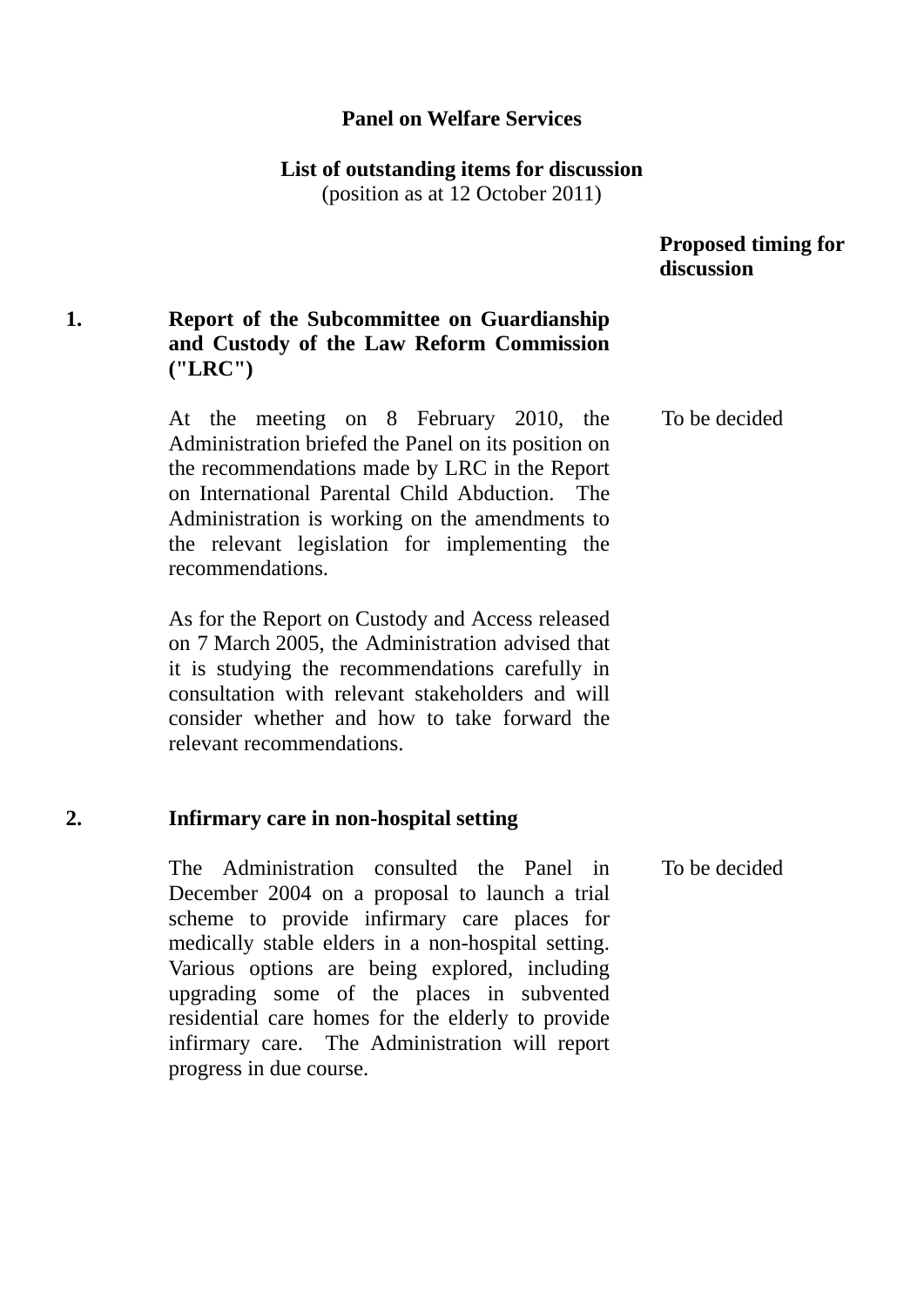### **Proposed timing for discussion**

To be decided

#### **3. Social security assistance for needy elderly**

At the meeting on 14 October 2008, Hon WONG Kwok-hing and Hon WONG Kwok-kin proposed to discuss financial assistance and support for poor elders, including providing income supplement for poor elders and implementing a universal retirement protection scheme.

The Panel discussed and received views from deputations on the subject of universal retirement protection at the special meeting on 18 December 2010. At the meeting on 10 January 2011, the Panel decided to appoint a subcommittee to study issues relating to retirement protection. After obtaining the approval of the House Committee on 21 January 2011 for the activation of the Subcommittee on Retirement Protection, the Subcommittee on Retirement Protection held four meetings from May to July 2011. The Subcommittee will continue its work in the 2011-2012 session.

### **4. Charitable fund-raising activities**

The existing framework for the monitoring of charitable fund-raising activities was discussed at the meeting on 11 June 2007. Members agreed to further discuss the matter in the next session, especially the monitoring of the use of income generated from public charitable fund-raising activities. To be decided

Following the release of the Consultation Paper on Charities by the Charities Sub-committee of LRC, the Panel held a special meeting on 24 August 2011 to receive public views on the subject. The Charities Sub-committee advised that it would work out concrete proposals after taking into account views and comments collected during the consultation period (which has been extended to 31 October 2011).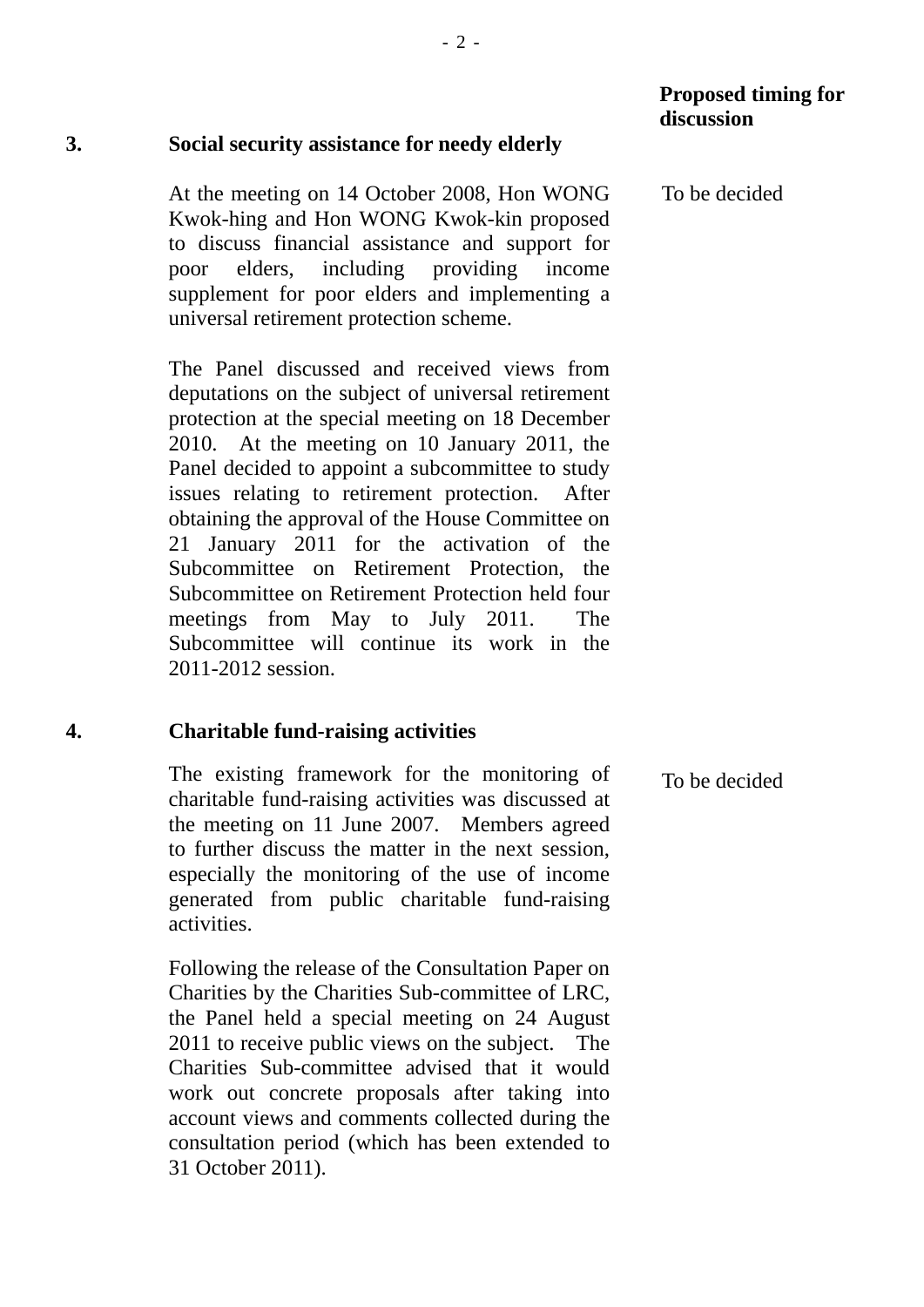To be decided

# **5. Review of absence limits for Old Age Allowance ("OAA")**

In his Policy Address 2010-2011, CE announced that the absence limit for OAA would be relaxed from 240 days to 305 days a year. To be decided

At the meeting on 8 November 2010, the Administration advised that as its existing policy on residence requirements under the Social Security Allowance ("SSA") Scheme was being challenged by way of judicial review ("JR"), it would consider the way forward on such restrictions when the situation became clearer. The Administration will revert to the Panel in due course.

## **6. Review of the system for processing applications for Disability Allowance ("DA") under the SSA Scheme**

Item proposed by Hon WONG Kwok-hing and Hon WONG Kwok-kin at the meeting on 14 October 2008. Members are concerned about the eligibility criteria for DA, system for processing DA application and the appeal mechanism.

Hon WONG Kwok-hing raised an oral question on DA at the Council meeting on 5 November 2008 and enquired about the timing for discussing the item at the Panel meeting on 11 May 2009.

Hon WONG Kwok-hing requested the Panel to discuss the item vide his letters dated 30 October 2009 (LC Paper No. CB(2)183/09-10(01)) and 22 June 2011 (LC Paper No. CB(2)2196/10-11(01)).

The JR case lodged by a former applicant against the decision of the Administration in respect of his eligibility for DA closed in June 2011. The Administration will revert to the Panel in due course upon the completion of its review on the mechanism for implementing the DA scheme.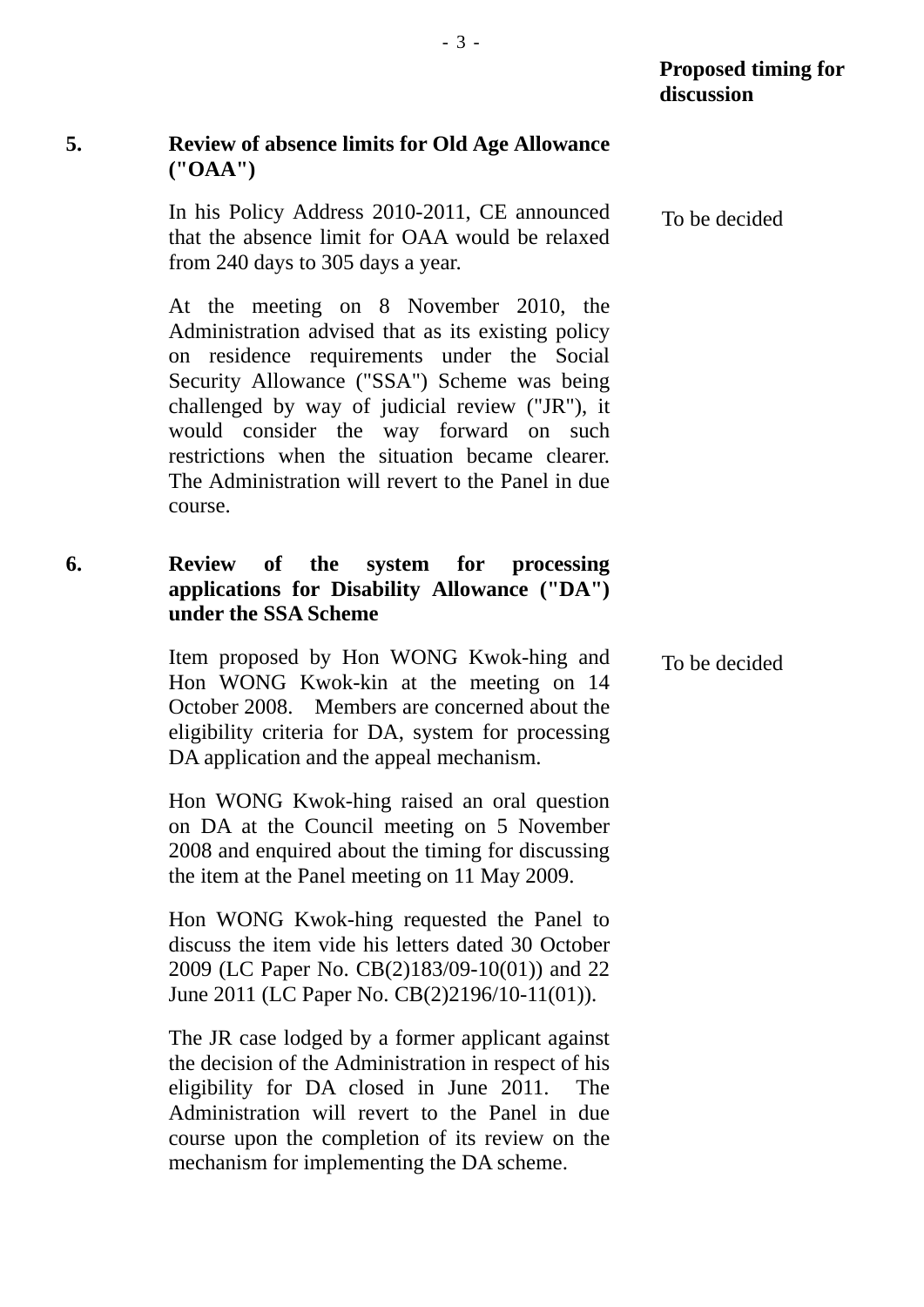#### **7. Long-term social welfare planning**

At the meeting on 11 July 2011, the Panel discussed the report of the Social Welfare Advisory Committee ("SWAC") on the long term planning of social welfare development in Hong Kong. The Panel held a special meeting on 22 August 2011 to receive public views on the subject matter. The Administration advised that it had yet to form its position on the recommendations of SWAC's study and undertook to revert to the Panel in the 2011-2012 session as early as practicable.

## **8. Review of the one-year-continuous-residence requirement under the Comprehensive Social Security Assistance ("CSSA") Scheme and SSA Scheme**

At the meeting on 12 July 2010, Mr LEUNG Yiu-chung expressed concern about the recent High Court ruling on JR of the one-year-continuous-residence requirement under the CSSA Scheme and proposed to follow up the matter as well as the residence requirement for OAA applicants. Members were advised that SWD had shelved, with immediate effect, the one-year-continuous-residence requirement in handling applications for CSSA. The OAA applications were processed in accordance with the existing arrangement.

In anticipation of the appeal proceedings, members agreed to revisit the need to discuss the matter in due course. Meanwhile, two failed OAA applicants have been granted leave to apply for JR of the one-year-continuous-residence requirement for OAA.

To be decided

To be decided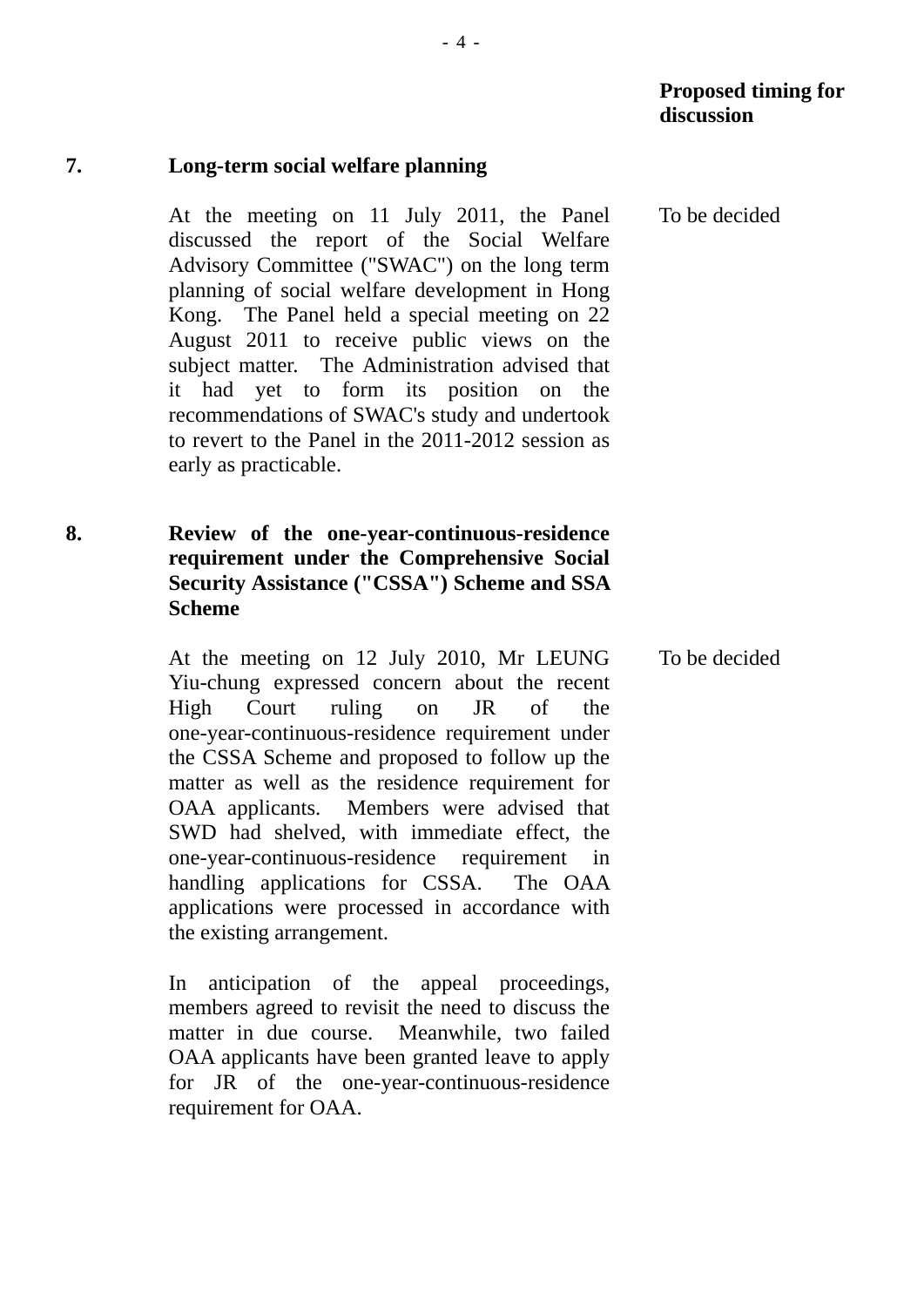## **9. Elderly Commission ("EC")'s consultancy study on community care services for the elderly**

Following the release of the findings of EC's consultancy study on community care services for the elderly, the Panel was briefed on the findings and recommendations of the study at its meeting on 11 July 2011. The Panel held a further meeting on 22 August 2011 to receive views from deputations on the subject matter. The Administration was requested to revert to the Panel on its stance on the recommendations of the EC study in the 2011-2012 session as early as practicable.

**10. Progress of implementation of recommendations of the Review on the Implementation of the Integrated Family Service Centre ("IFSC") Service Mode ("the Review")** 

> At the meeting on 14 June 2010, members were briefed on the major findings and recommendations of the Review, as well as the Administration's responses to the recommendations made in the Review. A special meeting was held on 26 June 2010 to receive views from deputations on the Review. To be decided

At the informal meeting on 25 October 2010, Hon CHEUNG kwok-che, Chairman of 2010-2011 session, proposed that the Administration should brief the Panel on the progress of implementation of the recommendations of the Review.

Late 2011